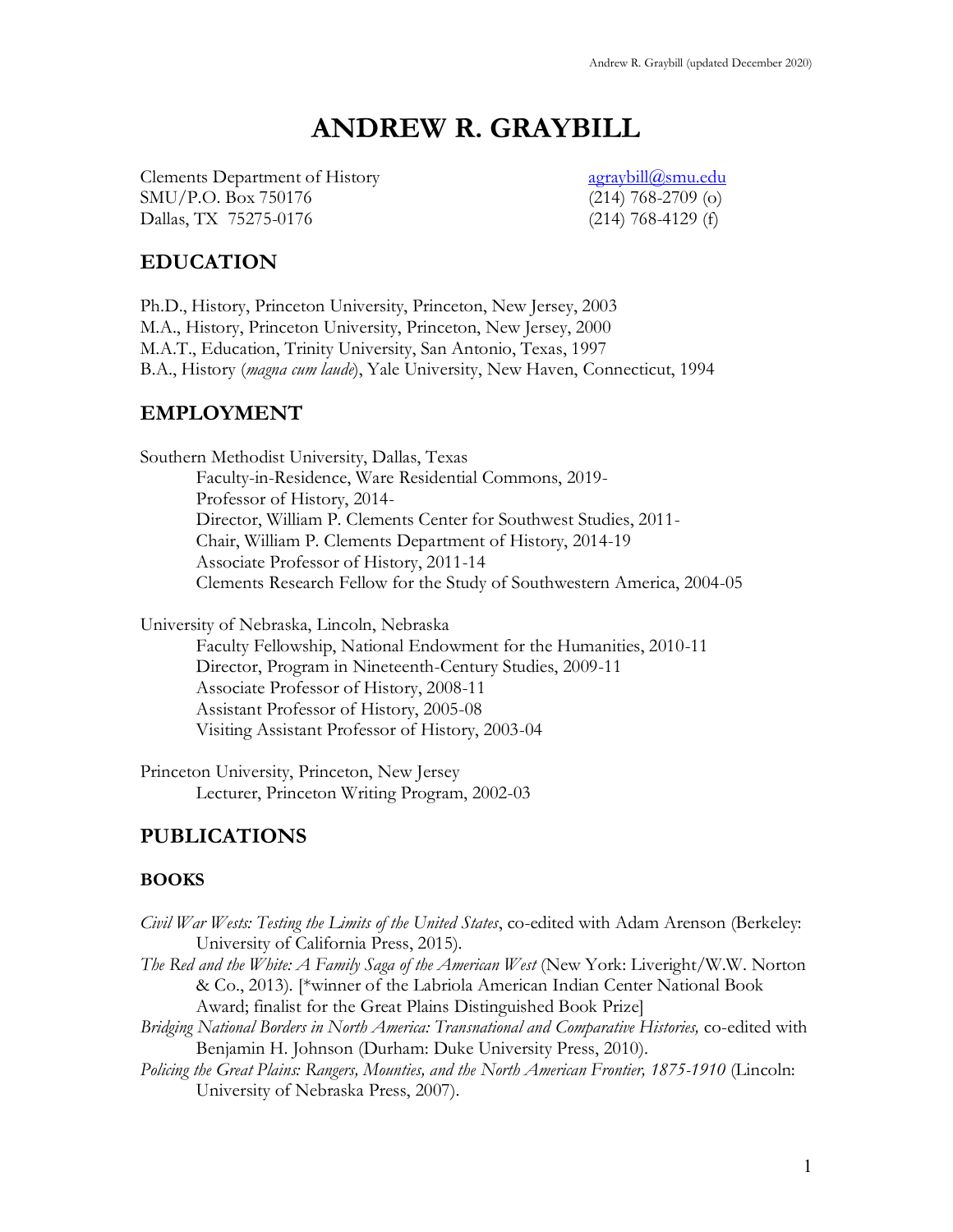#### **BOOKS-IN-PROGRESS**

*The Indian Wars for America: A Very Short Introduction*, co-authored with Ari Kelman (Oxford University Press, under contract). *Debts of Blood: The Johnson County War in History and Myth*

### **JOURNAL ARTICLES, REVIEW ESSAYS, BOOK CHAPTERS, BOOK INTRODUCTIONS, AND ENCYCLOPEDIA ENTRIES**

- Introduction, *The Great Plains*, by Walter Prescott Webb (1931; reprint, Lincoln: University of Nebraska Press, forthcoming).
- "Anglos, Mexicans, and Rangers in Texas, 1850-1900," in Sonia Hernández and John Morán González, eds., *Reverberations of Racial Violence: Critical Reflections on the Border* (Austin: University of Texas Press, 2021), 49-68.
- "The Indian Wars for the American West: Custer, Costner, and Colonialism," in Matthew C. Hulbert and Matthew E. Stanley, eds., *Martial Culture, Silver Screen: War Movies and the Construction of American Identity* (Baton Rouge: Louisiana State University Press, 2020), 84-102.
- "Better (and Worse) Living Through Agribusiness," review (joint) of Shane Hamilton, *Supermarket USA: Food and Power in the Cold War Farms Race* (New Haven: Yale University Press, 2018), and Joshua Specht, *Red Meat Republic: A Hoof-to-Table History of How Beef Changed America* (Princeton: Princeton University Press, 2019), *Reviews in American History* 48, no. 3 (September 2020), 432-38.
- "The Texas Rangers: Vanguard of Anglo Settlement in the Lone Star State," *Bedford Document Collections* (2019).
- "Civil Wars and Their Soldiers in the Southwest Borderlands," review (joint) of Janne Lahti, ed., *Soldiers in the Southwest Borderlands, 1848-1886* (Norman: University of Oklahoma Press, 2017), and Andrew E. Masich, *Civil War in the Southwest Borderlands, 1861-1867*  (Norman: University of Oklahoma Press, 2017) *Reviews in American History* 46, no. 4 (December 2018), 586-91.
- "Native-White Intermarriage and Family in Nineteenth-Century North America," *History Compass* 14/1 (2016), 1-11.
- "Of Globetrotters and Globalization," review (joint) of David M. Wrobel, *Global West, American Frontier: Travel, Empire, and Exceptionalism from Manifest Destiny to the Great Depression* (Albuquerque: University of New Mexico Press, 2013), and Lynn Hunt, *Writing History in the Global Era* (New York: Norton, 2014), *Reviews in American History* 44, no. 1 (March 2016), 132-37.
- Foreword, *That Day: Pictures in the American West*, by Laura Wilson (New Haven: Yale University Press, 2015), 10-11.
- "Boundless Nature: Borders and the Environment in North America and Beyond," in Andrew C. Isenberg, ed., *The Oxford Handbook of Environmental History* (New York: Oxford University Press, 2014), 668-87.
- Introduction, *Modern Blackfeet: Montanans on a Reservation*, by Malcolm McFee (1972; reprint, Lincoln: University of Nebraska Press, 2014), v-ix.
- "Entry Points and Trailheads: Pondering the History and Future of the Clements Center for Southwest Studies," *Western Historical Quarterly* 43, no. 4 (Winter 2012), 511-19.
- "Helen P. Clarke in the 'Age of Tribes': Montana's Changing Racial Landscape, 1870-1920,"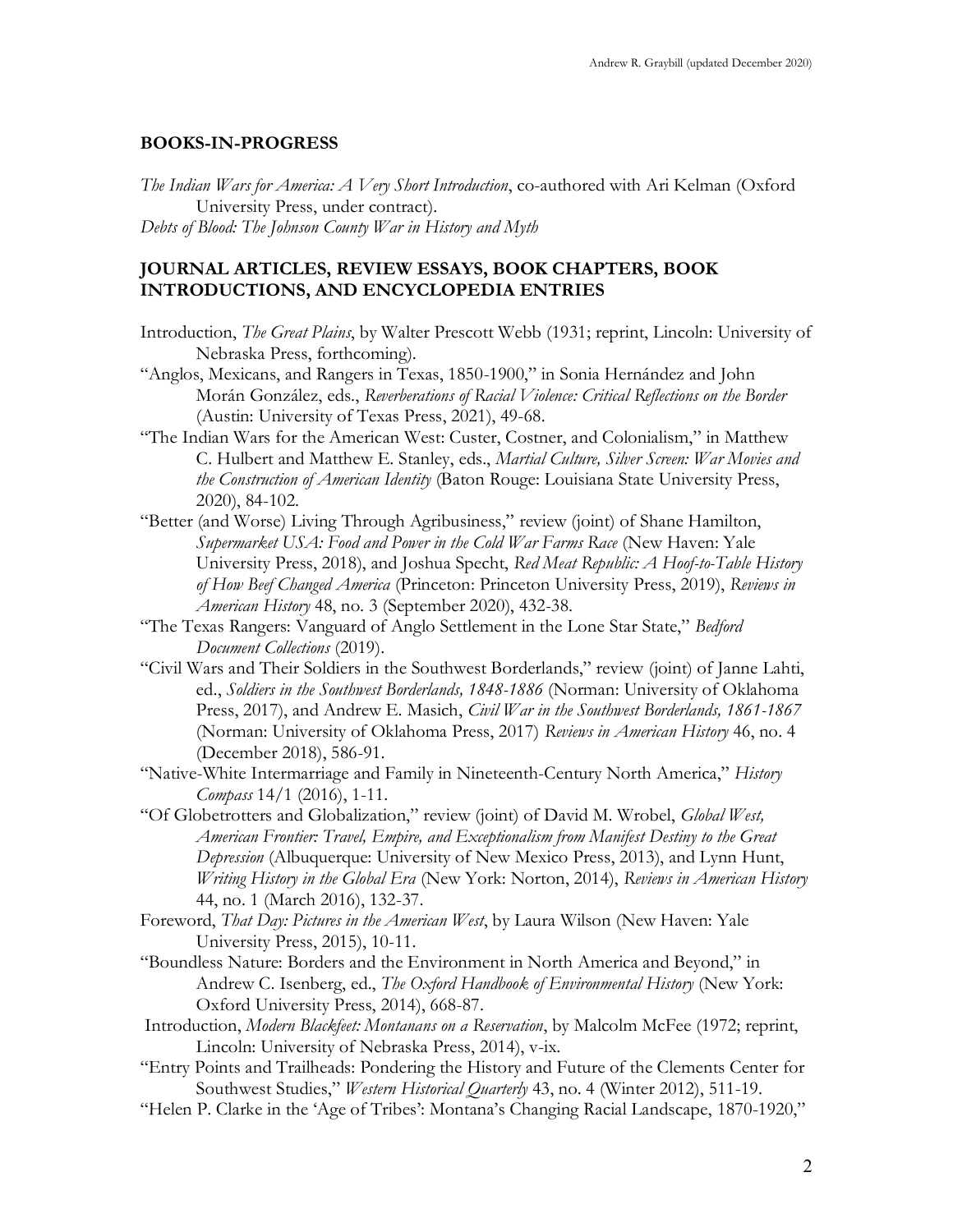*Montana: The Magazine of Western History*, vol. 61, no. 1 (Spring 2011), 3-19. [\*winner of the Vivian A. Paladin Award]

"Borders and their Historians in North America," co-author with Benjamin H. Johnson, in Benjamin H. Johnson and Andrew R. Graybill, eds., *Bridging National Borders in North America: Transnational and Comparative Histories* (Durham: Duke University Press, 2010), 1-29.

Introduction, *The Beaver Men: Spearheads of Empire*, by Mari Sandoz (1964; reprint, Lincoln: University of Nebraska Press, 2010), vii-ix.

- "United States Central Plains," in Kathleen A. Brosnan, ed., *Encyclopedia of American Environmental History* (New York: Facts on File, 2010), vol. 4, pp. 1311-13.
- "British North America Act," "Canada, Western Provinces," "Canadian Pacific Railway," "Dominion Lands Act," "Métis," "North-West Mounted Police," in Edward Countryman, ed., *The Old West: History and Heritage* (London: Marshall Cavendish, 2009).
- "Barbed Wire," in Andrew G. Wood, ed., *The U.S.-Mexico Border: An Encyclopedia of Politics and Culture* (Westport: Greenwood Press, 2008), pp. 23-24.
- "The Texas Rangers," in John H. Moore, ed., *Encyclopedia of Race and Racism* (Detroit: Macmillan Reference USA, 2008), pp. 129-31.
- Introduction, *Chapters in the History of Organized Labor in Texas,* by Ruth Allen (1941; reprint, Dallas: William P. Clements Center, 2006), vii-xix.
- "California Dreaming," review of Douglas C. Sackman, *Orange Empire: California and the Fruits of Eden* (Berkeley: University of California Press, 2005), *Reviews in American History*, vol. 33, no. 4 (December 2005), 561-65.
- "Rural Police and the Defense of the Cattleman's Empire in Texas and Alberta, 1875-1900," *Agricultural History*, vol. 75, no. 3 (Summer 2005), 253-80. [\*winner of the Vernon Carstensen Award; reprinted in Bruce A. Glasrud and Harold J. Weiss, Jr. eds., *Tracking the Texas Rangers: The Nineteenth Century* (Denton, TX: University of North Texas Press, 2012), 240-66.]
- "Texas Rangers, Canadian Mounties, and the Policing of the Transnational Industrial Frontier, 1885-1910," *Western Historical Quarterly*, vol. 35, no. 2 (Summer 2004), 167- 91. [\*winner of the Bolton-Kinnaird Award]
- "Rangers, Mounties, and the Subjugation of Indigenous Peoples, 1870-1885," *Great Plains Quarterly*, vol. 24, no. 2 (Spring 2004), 83-100.
- "'Strong on the Merits, and Powerfully Symbolic': The Return of Blue Lake to Taos Pueblo," *New Mexico Historical Review*, vol. 76, no. 2 (April 2001), 125-60.

### **JOURNALISM**

- "México Libre," review of Alice L. Baumgartner, *South to Freedom: Runaway Slaves to Mexico and the Road to the US Civil War* (New York: Basic Books, 2020), *Wall Street Journal*, December 1, 2020.
- "Across the Medicine Line," review of Robert M. Utley, *The Last Sovereigns: Sitting Bull and the Resistance of the Free Lakotas* (Lincoln: University of Nebraska Press, 2020), *Wall Street Journal*, October 27, 2020.
- "Miss Him Yet? The Legacy of the *Other* George Bush" review (multiple), *Texas Monthly*, vol. 48, no. 10 (October 2020), 82, 100-02.
- "The Allure of the Celebrity Outlaw," review of Charles Leerhsen, *Butch Cassidy: The True Story of an American Outlaw* (New York: Simon & Schuster, 2020), *Wall Street Journal*,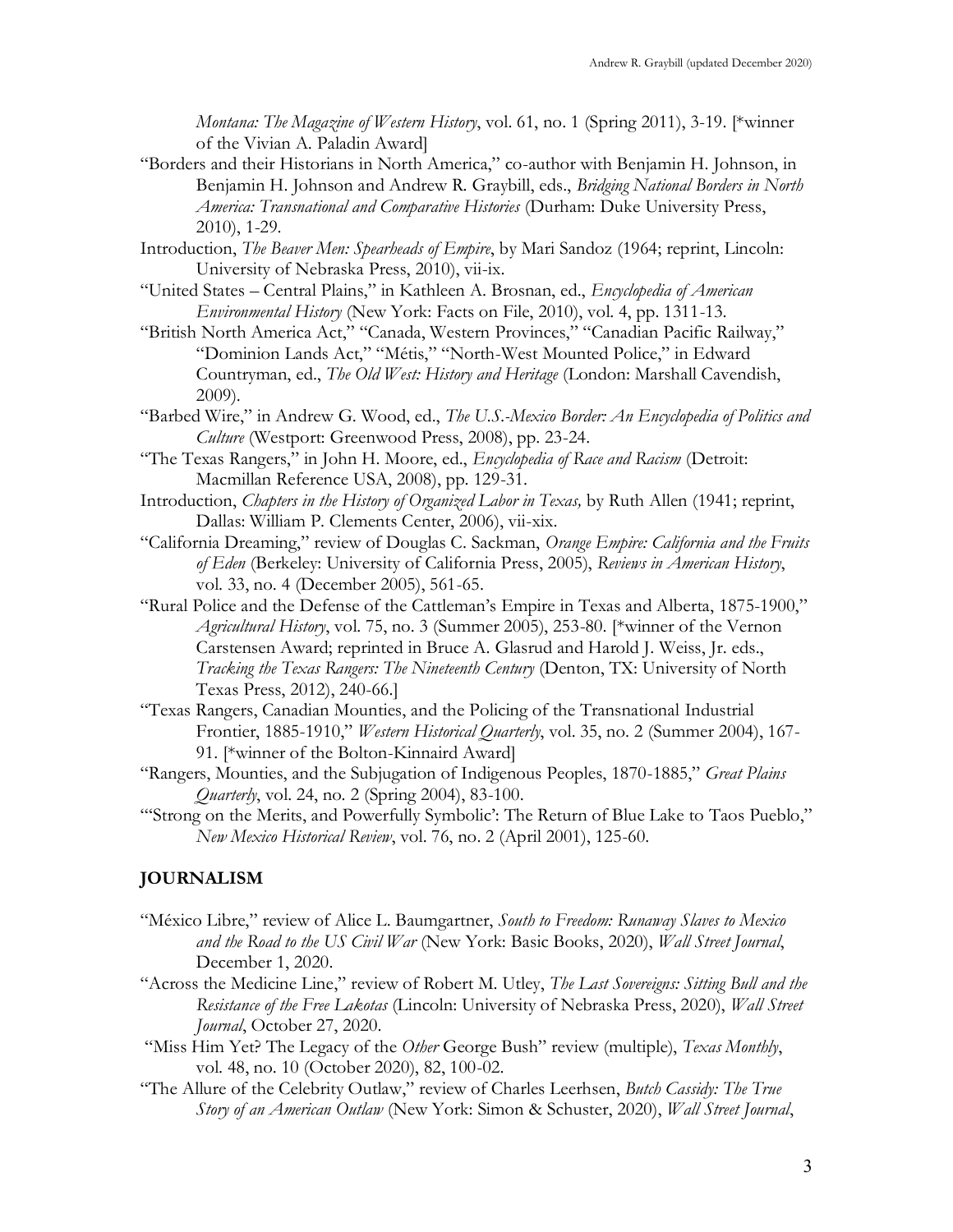July 14, 2020.

- "Falling Heroes," review of Doug J. Swanson, *Cult of Glory: The Bold and Brutal History of the Texas Rangers* (New York: Viking, 2020), *Wall Street Journal*, June 6, 2020.
- "The Boys of Winter," review of John Feinstein, *The Back Roads to March: The Unsung, Unheralded, and Unknown Heroes of a College Basketball Season* (New York: Doubleday, 2020), *Wall Street Journal*, March 7, 2020.
- "Mr. and Mrs. Pathfinder," review of Steve Inskeep, *Imperfect Union: How Jessie and John Frémont Mapped the West, Invented Celebrity, and Helped Cause the Civil War* (New York: Penguin, 2020), *Wall Street Journal*, January 17, 2020.
- "Fox Host Brian Kilmeade's New Book About the Alamo Isn't Fair and Balanced," review of Brian Kilmeade, *Sam Houston and the Alamo Avengers* (New York: Sentinel, 2019), *Texas Monthly* online (December 2019).
- "When Texas Democrats Roamed the Earth," review (joint) of Timothy and Brendan McNulty, *The Meanest Man in Congress: Jack Brooks and the Making of the American Century* (Montgomery: New South Books, 2019), and Nancy Beck Young, *Two Suns of the Southwest: Lyndon Johnson, Barry Goldwater, and the 1964 Battle Between Liberalism and Conservatism* (Lawrence: University Press of Kansas, 2019), *Texas Monthly*, vol. 47, no. 11 (November 2019), 46-52.
- "Why María Left Oaxaca," review of Paul Theroux, *On the Plain of Snakes: A Mexican Journey*  (New York: Houghton Mifflin, 2019), *Wall Street Journal*, September 25, 2019.
- "The Western Establishment," review of John Taliaferro, *Grinnell: America's Environmental Pioneer and His Restless Drive to Save the West* (New York: Liveright, 2019), *Wall Street Journal*, June 15, 2019.
- "Spying on Texas," review of Tony Horwitz, *Spying on the South: An Odyssey Across the American Divide* (New York: Penguin, 2019), *Texas Monthly*, vol. 47, no. 6 (June 2019), 44-49.
- "Blood on the Tracks: How the Suffering of Chinese Immigrants Helped Unite America," review of Gordon H. Chang, *Ghosts of Gold Mountain: The Epic Story of the Chinese Who Built the Transcontinental Railroad* (New York: Houghton Mifflin, 2019), *New York Times Book Review*, May 26, 2019.
- "The View from the Middle," review of Kristin L. Hoganson, *The Heartland: An American History* (New York: Penguin, 2019), *Wall Street Journal*, April 14, 2019.
- "The Man from Fort Worth," review of Brian A. Cervantez, *Amon Carter: A Lone Star Life* (Norman: University of Oklahoma Press, 2019), *Wall Street Journal*, March 12, 2019.
- Review of Monica Muñoz Martinez, *The Injustice Never Leaves You: Anti-Mexican Violence in Texas* (Cambridge: Harvard University Press, 2018), *Bookforum* (November 2018).
- "What to Give: History Books," *Wall Street Journal*, November 15, 2018.
- "Oklahoma, OK'd," review of Sam Anderson, *Boom Town: The Fantastical Saga of Oklahoma City, its Chaotic Founding, its Apocalyptic Weather, its Purloined Basketball Team, and the Dream of Becoming a World-Class Metropolis* (New York: Crown, 2018), *Wall Street Journal*, September 20, 2018.
- "Giving Good Rein," review of John Branch, *The Last Cowboys: A Pioneer Family in the New West* (New York: Norton, 2018), *Wall Street Journal*, May 25, 2018.
- "He's Lost That Lovin' Feeling," review of Lawrence Wright, *God Save Texas: A Journey into the Soul of the Lone Star State* (New York: Knopf, 2018), *Texas Monthly*, vol. 46, no. 4 (April 2018), 40-44.
- "Blood Will Tell," review (joint) of Roger D. Hodge, *Texas Blood: Seven Generations Among the Outlaws, Ranchers, Indians, Missionaries, Soldiers, and Smugglers of the Borderlands* (New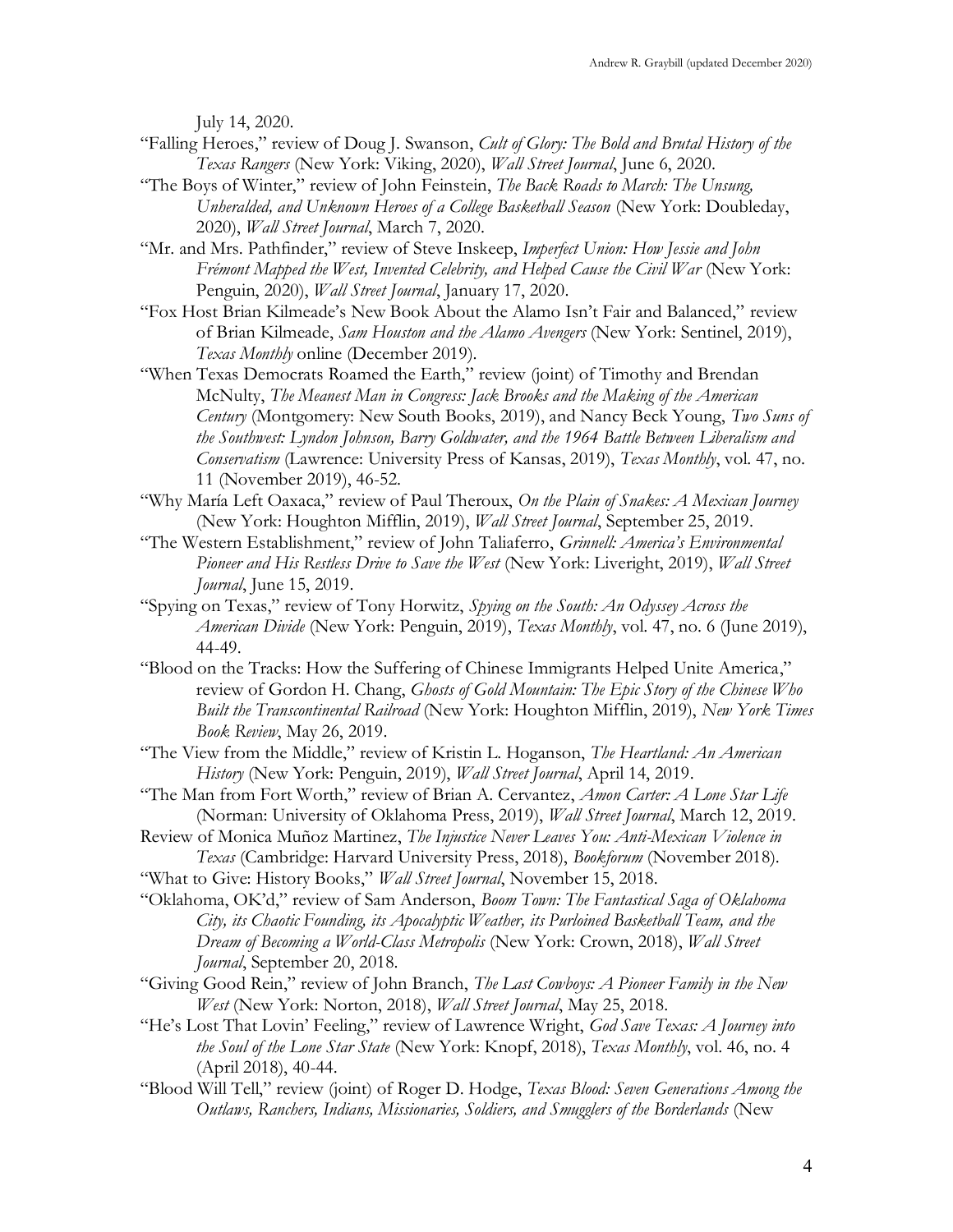York: Knopf, 2017), and Bryan Mealer, *The Kings of Big Spring: God, Oil, and One Family's Search for the American Dream* (New York: Flatiron Books, 2018), *Texas Monthly*, vol. 46, no. 2 (February 2018), 46-50.

- "Buffalo Bill and the Indians," review (joint) of Deanne Stillman, *Blood Brothers: The Story of the Strange Friendship Between Sitting Bull and Buffalo Bill* (New York: Simon & Schuster, 2017), and Éric Vuillard, *Sorrow of the Earth: Buffalo Bill, Sitting Bull, and the Tragedy of Show Business* (London: Pushkin Press, 2017), *Wall Street Journal*, January 20, 2018.
- "Territories of Conquest," review of Peter Cozzens, *The Earth is Weeping: The Epic Story of the Indian Wars for the American West* (New York: Knopf, 2016), *The American Scholar*, vol. 85, no. 4 (Autumn 2016), 116-17.
- "Beyond the Colonies," review of Claudio Saunt, *West of the Revolution: An Uncommon History of 1776* (New York: Norton, 2014), *The American Scholar*, vol. 83, no. 3 (Summer 2014), 116-17.
- "The Tribe at the Center of America: The Story of the Mandan," review of Elizabeth A. Fenn, *Encounters at the Heart of the World: A History of the Mandan People* (New York: Hill & Wang, 2014), *The Daily Beast* (March 2014).
- "Tour de Horse," review of Thomas Powers, *The Killing of Crazy Horse* (New York: Knopf, 2010), *The American Scholar*, vol. 80, no. 1 (Winter 2011), 121-23.
- "The Stubbornest Americans," review of Timothy Egan, *The Worst Hard Time: The Untold Story of Those Who Survived the Great American Dust Bowl* (New York: Houghton Mifflin, 2005), *Washington Monthly*, April 2006, 45-46.

#### **BOOK REVIEWS**

- Review of Benjamin Madley, *An American Genocide: The United States and the California Indian Catastrophe, 1846-1873* (New Haven: Yale University Press, 2016) *Western Historical Quarterly*, vol. 48, no. 1 (Spring 2017), 72-3.
- Review of Stephen T. Moore, *Bootleggers and Borders: The Paradox of Prohibition on a Canada-U.S. Borderland* (Lincoln: University of Nebraska Press, 2014), *American Historical Review*, vol. 120, no. 5 (December 2015), 1912-13.
- Review of Elaine Carey and Andrae M. Marak, eds., *Smugglers, Brothels, and Twine: Historical Perspectives in Contraband and Vice in North America's Borderlands* (Tucson: University of Arizona Press, 2012), *Hispanic American Historical Review*, vol. 94, no. 1 (February 2014), 165-66.
- Review of Omar Valerio-Jimenez, *River of Hope: Forging Identity and Nation in the Rio Grande Borderlands* (Durham: Duke University Press, 2013), *Canadian Journal of Latin American and Caribbean Studies.*
- Review (joint) of William E. Farr, *Blackfoot Redemption: A Blood Indian's Story of Murder, Confinement, and Imperfect Justice* (Norman: University of Oklahoma Press, 2012), and Daniel J. Herman, *Rim Country Exodus: A Story of Conquest, Renewal, and Race in the Making* (Tucson: University of Arizona Press, 2012), *Pacific Historical Review*, vol. 83, no. 1 (February 2014), 152-54.
- Review of Kornel S. Chang, *Pacific Connections: The Making of the U.S.-Canadian Borderlands* (Berkeley: University of California Press, 2012), *American Historical Review*, vol. 118, no. 5 (December 2013), 1508-09.
- Review of Elliott West, *The Essential West: Collected Essays* (Norman: University of Oklahoma Press, 2012), *New Mexico Historical Review*, vol. 88, no. 4 (Winter 2013), 461-62.
- Review of Miguel Antonio Levario, *Militarizing the Border: When Mexicans Became the Enemy*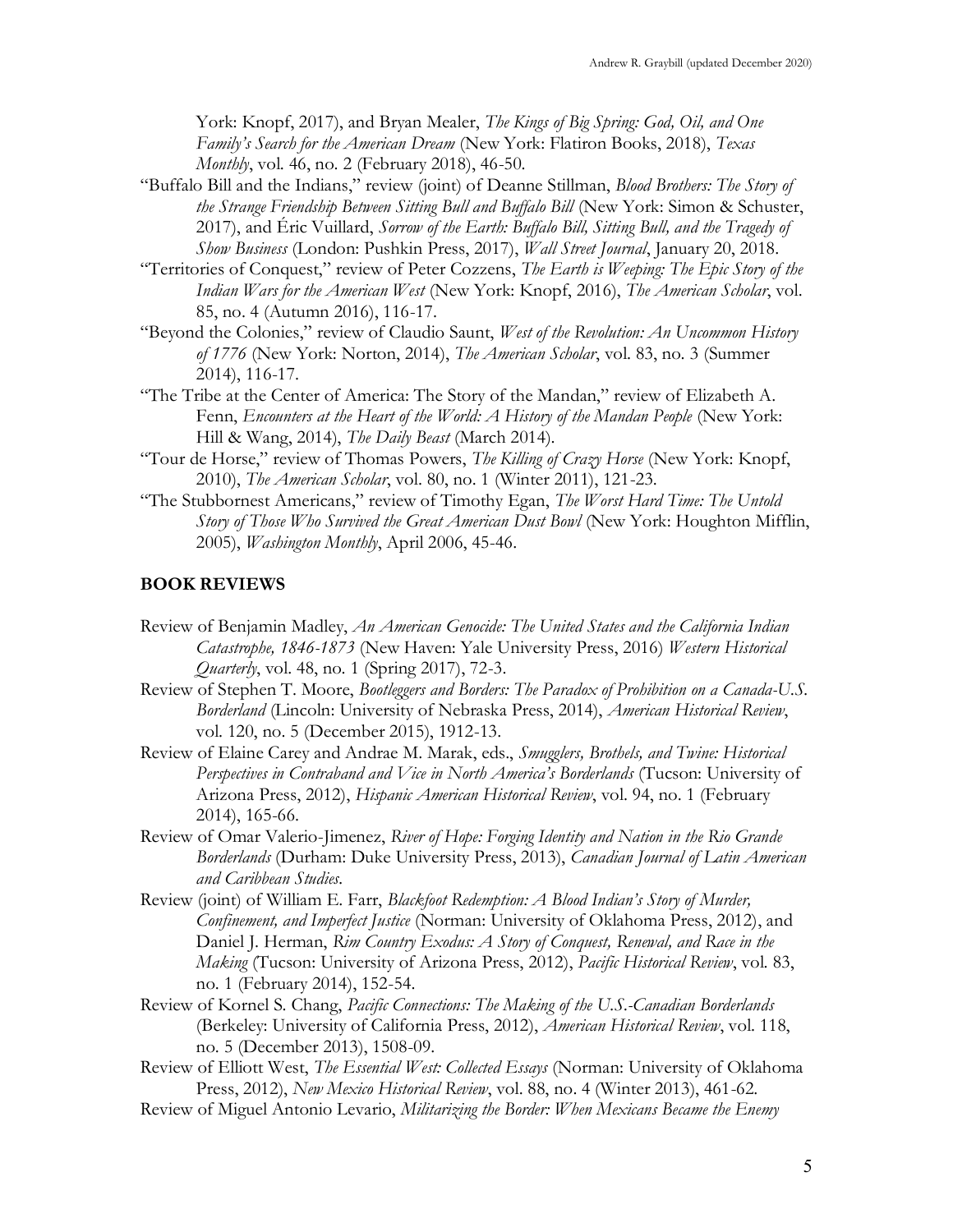(College Station: Texas A&M University Press, 2012), *Southwestern Historical Quarterly*, vol. 117, no. 2 (October 2013), 221-22.

- Review of John Tutino, *Founding Capitalism in the Bajío and Spanish North America* (Durham: Duke University Press, 2011), *Western Historical Quarterly*, vol. 43, no. 3 (Autumn 2012), 372.
- Review of Patrick Ettinger, *Imaginary Lines: Border Enforcement and the Origins of Undocumented Immigration, 1882-1930* (Austin: University of Texas Press, 2009), *Western Historical Quarterly*, vol. 42, no. 2 (Summer 2011), 249.
- Review of Jill St. Germain, *Broken Treaties: United States and Canadian Relations with the Lakotas and the Plains Cree, 1868-1885* (Lincoln: University of Nebraska Press, 2009), *Journal of Military History*, vol. 74, no. 1 (January 2010), 252.
- Review of Clyde A. Milner II and Carol A. O'Connor, *As Big as the West: The Pioneer Life of Granville Stuart* (New York: Oxford University Press, 2009), *Western American Literature*, vol. 44, no. 2 (Summer 2009), 176-77.
- Review of Michael Collins, *Texas Devils: Rangers and Regulars on the Lower Rio Grande, 1846- 1861* (Norman: University of Oklahoma Press, 2008), *Journal of Military History*, vol. 73, no. 2 (April 2009), 647-48.
- Review of Paul Cool, *Salt Warriors: Insurgency on the Rio Grande* (College Station: Texas A&M University Press, 2008), *Journal of American History*, vol. 95, no. 3 (December 2008), 863-64.
- Review of Zhiqiu Lin, *Policing the Wild North-West: A Sociological Study of the Provincial Police in Alberta and Saskatchewan 1905-32* (Calgary: University of Calgary Press, 2007), *Great Plains Research*, vol. 18, no. 2 (Fall 2008), 241.
- Review of Robert M. Utley, *Lone Star Lawmen: The Second Century of the Texas Rangers* (New York: Oxford University Press, 2007), *New Mexico Historical Review*, vol. 83, no. 3 (Summer 2008), 371-72.
- Review of Sterling Evans, ed., *The Borderlands of the American and Canadian Wests: Essays on Regional History of the Forty-ninth Parallel* (Lincoln: University of Nebraska Press, 2006), *Pacific Historical Review*, vol. 76, no. 3 (August 2007), 467-68.
- Review of Sarah Carter, Lesley Erickson, Patricia Roome, and Char Smith, eds., *Unsettled Pasts: Reconceiving the West Through Women's History* (Calgary: University of Calgary Press, 2005), *Montana: The Magazine of Western History*, vol. 57, no. 1 (Spring 2007), 68- 69.
- Review of Sheila McManus, *The Line Which Separates: Race, Gender, and the Making of the Alberta-Montana Borderlands* (Lincoln: University of Nebraska Press, 2005), *Agricultural History*, vol. 81, no. 2 (Spring 2007), 297-98.
- Review of David G. McCrady, *Living with Strangers: The Nineteenth-Century Sioux and the Canadian-American Borderlands* (Lincoln: University of Nebraska Press, 2006), *H-Canada* (August 2006).
- Review of Beverly Rasporich and Lorry Felske, eds., *Challenging Frontiers: The Canadian West* (Calgary: University of Calgary Press, 2004), *American Review of Canadian Studies*, vol. 36, no. 2 (Summer 2006), 392-94.
- Review of Charles H. Harris III and Louis R. Sadler, *The Texas Rangers and the Mexican Revolution, 1910-1920: The Bloodiest Decade* (Albuquerque: University of New Mexico Press, 2004), *Journal of Southern History* vol. 71, no. 4 (November 2005), 918-20.
- Review of Benjamin H. Johnson, *Revolution in Texas: How a Forgotten Rebellion and its Bloody Suppression Turned Mexicans into Americans* (New Haven: Yale University Press, 2003), *Western Historical Quarterly* vol. 36, no. 3 (Autumn 2005), 367.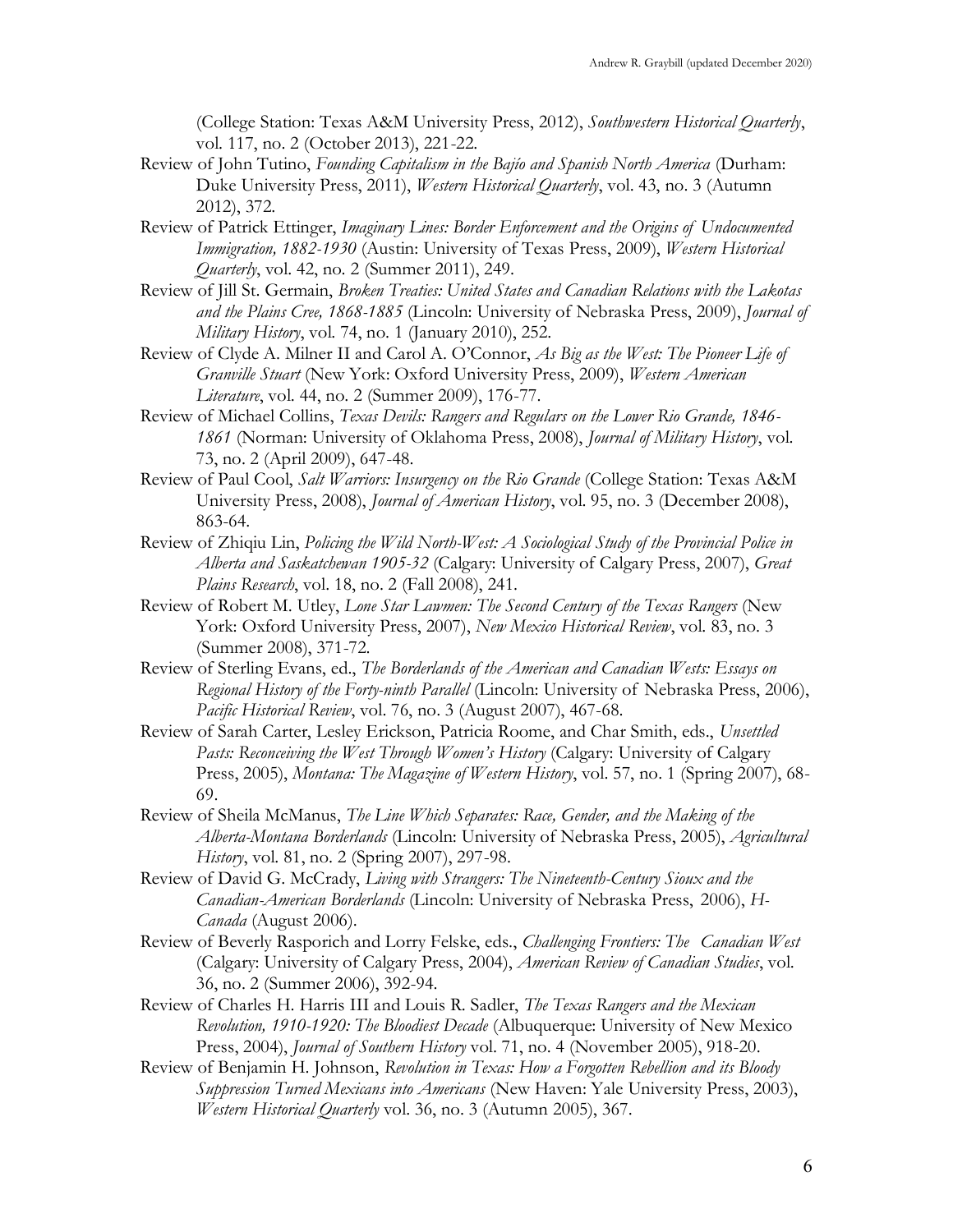- Review of David La Vere, *The Texas Indians* (College Station: Texas A&M University Press, 2004), *Journal of American History* vol. 91, no. 4 (March 2005), 1509-10.
- Review of Bryan F. Le Beau, *The Atheist: Madalyn Murray O'Hair* (New York: New York University Press, 2003), *Journal of Religion and Society* vol. 7 (2005).
- Review of Theodore G. Vincent, *The Legacy of Vicente Guerrero, Mexico's First Black Indian President* (Gainesville: University Press of Florida, 2001), *Southwestern Historical Quarterly* vol. 106, no. 4 (April 2003), 630-31.
- Review of Mona D. Sizer, *Texas Heroes: A Dynasty of Courage* (Plano: Republic of Texas Press, 2000), *Southwestern Historical Quarterly* vol. 105, no. 4 (April 2001), 614-15.
- Review of W.H. Timmons, *James Wiley Magoffin: Don Santiago, El Paso Pioneer* (El Paso: Texas Western Press, 1999), *Southwestern Historical Quarterly* vol. 104, no. 2 (October 2000), 393-94.

## **ACADEMIC PRESENTATIONS AND CONFERENCE ACTIVITY**

- Comment, "Cooperation, Defiance, Law, and the Ambiguity of Border Power," Western History Association, Annual Meeting, Portland, Oregon, October 2021
- Chair, "Migrations, Family Separations, and Reconnecting Kin Ties: Searching for Stability in the 19<sup>th</sup>-Century American Midwest," Western History Association, Annual Meeting, Portland, Oregon, October 2021
- Invited Presentation, "Anglos, Mexicans, and Rangers in Texas, 1850-1900," Reverberations of Memory, Violence, and History, an NEH Conference at the Bullock Texas State History Museum, February 2019
- Comment, "Those Left Behind: Statelessness and the Consolidation of National Territory," Association for Borderlands Studies, Second World Conference, Vienna, Austria, July 2018
- Chair, "Western History: The State of the Field," Organization of American Historians, Annual Meeting, Sacramento, California, April 2018
- Discussant, "Communities of Historians: Academic Centers and their Roles in Texas History," Texas State Historical Association, Annual Meeting, San Marcos, Texas, March 2018
- Chair, "From Borderlands to Borders: Retrospect and Prospect," Western History Association, Annual Meeting, San Diego, California, November 2017
- Chair and Comment, "'The Excitement of the Mind': Gold Rushes and Intellectual History," Society for U.S. Intellectual Historians, Annual Meeting, Plano, Texas, October 2017
- Discussant, "The Centers of the West: Making Western History Relevant to the Public," Western History Association, Annual Meeting, St. Paul, Minnesota, October 2016
- Moderator, "Legal Borderlands at the Intersections of Race and Gender," Pauley Symposium, University of Nebraska, October 2016
- Invited Presentation, "'For the Sake of the Common Happiness': The Taos Revolt of 1847 and the Limits of U.S. Conquest," American History Seminar, University of Cambridge, November 2015
- Chair, "Bridging the Gap Between the West and the War: A Roundtable on *Civil War Wests*," Western History Association, Annual Meeting, Portland, Oregon, October 2015
- Comment, "Spaces of Encounter: Rethinking Intercultural Interactions on the Nineteenth-Century Great Plains," Western History Association, Annual Meeting, Portland, Oregon, October 2015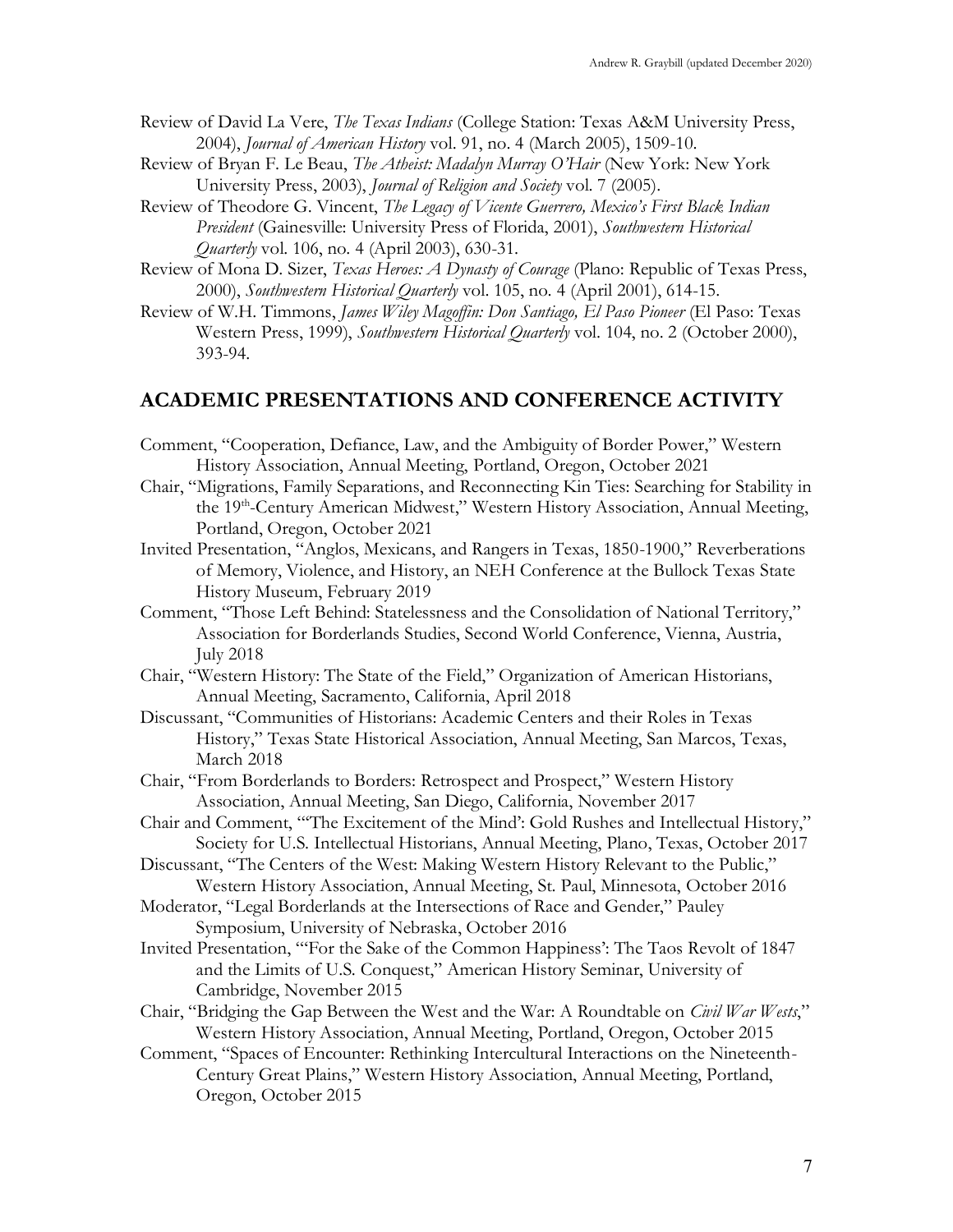- Discussant, "The Civil War Era and the American West: Unifying Concepts for Scholars, Students, and Museum Goers," Organization of American Historians, Annual Meeting, St. Louis, Missouri, April 2015
- Invited Presentation, "The Red and the White: A Family Saga of the American West," Montana State University, March 2015
- Invited Presentation, "The Red and the White: A Family Saga of the American West," University of Montana, March 2015
- Invited Presentation, "The Red and the White: A Family Saga of the American West," University of Oklahoma, November 2014
- Invited Presentation, "The Red and the White: A Family Saga of the American West," Oklahoma State University, November 2014
- Invited Presentation, "The Red and the White: A Family Saga of the American West," University of Tulsa, November 2014
- Discussant, "Celebrating the Teaching and Scholarship of John R. Wunder," Western History Association, Annual Meeting, Newport Beach, California, October 2014
- Comment, "Crime, Race, and the Criminal Justice System: Reconceptualizing the Borderlands of the North American West," Western History Association, Annual Meeting, Newport Beach, California, October 2014
- Invited Presentation, "The Red and the White: The Saga of a Mixed-Race Family in the Nineteenth Century," St. Louis Mercantile Library, June 2014
- Book Award Presentation, "The Red and the White: A Family Saga of the American West," Arizona State University, April 2014
- Invited Presentation, "The Red and the White: A Family Saga of the American West," New Mexico State University, February 2014
- Invited Presentation, "The Red and the White: A Family Saga of the American West," University of Texas-El Paso, February 2014
- Colloquium, "The Red and the White: A Family Saga of the American West," Princeton American Indian Studies Working Group and the Princeton Modern America Workshop, Princeton University, November 2013
- Paper, "Bounding Nature and Native Peoples: National Parks and Indian Reservations as Bordered Places," Crossing and Connecting: New Perspectives on Borderlands and Indigenous Histories, University of Cambridge, November 2013
- Lecture, "The Red and the White: A Family Saga of the American West," University of Nebraska, November 2013
- Colloquium, "The Red and the White: The Saga of a Mixed-Race Family in Nineteenth-Century Montana," School for Advanced Research, Santa Fe, New Mexico, October 2013
- Lecture, "The Red and the White: A Family Saga of the American West," University of New Mexico, October 2013
- Comment, "Rethinking the Earps: Memory and the Making of a Frontier Marshal," Western History Association, Annual Meeting, Tucson, Arizona, October 2013
- Paper, "John L. Clarke and the '150% Man,'" American Society for Ethnohistory, Annual Meeting, New Orleans, Louisiana, September 2013
- Paper, "John L. Clarke and the Blackfeet Reservation as a Bordered Land," Organization of American Historians, Annual Meeting, San Francisco, California, April 2013
- Invited Presentation, "North America's Borderlands," Comparative Border Studies Colloquium, School of Transborder Studies, Arizona State University, January 2013
- Paper, "The Man Who Talks Not: John L. Clarke and the Politics of Mixed-Race Identity in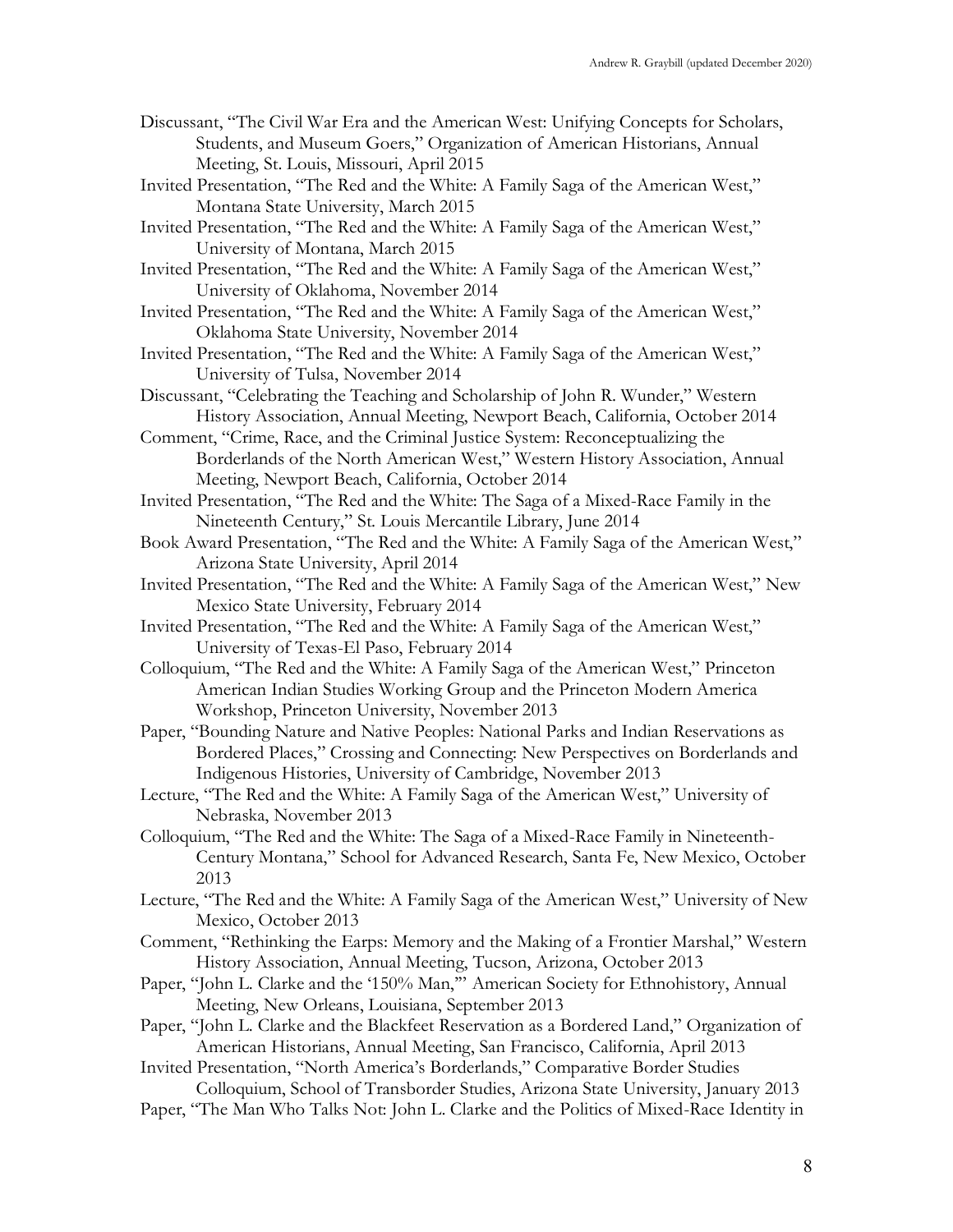Montana, 1900-1950," American Historical Association, Annual Meeting, New Orleans, Louisiana, January 2013

- Invited Presentation, "Frontier Texas: West or South?" National Endowment for the Humanities Summer Institute for Teachers, "American Frontiers in Global Perspective," Calvin College, Grand Rapids, Michigan, July 2012
- Invited Presentation, "The Man Who Talks Not: John L. Clarke and the Politics of Mixed-Race Identity in Montana, 1900-1950," US History Colloquium, University of California at Los Angeles, January 2012
- Invited Presentation, "The Man Who Talks Not: John L. Clarke and the Politics of Mixed-Race Identity in Montana, 1900-1950," Dallas Area Social Historians (DASH), Dallas, Texas, December 2011
- Invited Lecture, "A Mixture of So Many Bloods: The Clarkes and the Problem of Mixed-Race Identity in Montana," Clements Center Brown Bag Lecture Series, Southern Methodist University, September 2011
- Moderator, "Diverse Faces, Shared Histories: Immigrants on the Great Plains," Center for Great Plains Studies, Annual Interdisciplinary Symposium, University of Nebraska, March 2011
- Paper, "Helen Clarke and the Problem of Race in Late-Nineteenth-Century Montana," Organization of American Historians, Annual Meeting, Houston, Texas, March 2011
- Paper, "Forgetting and Remembering the Marias Massacre," Western History Association, Annual Meeting, Lake Tahoe, Nevada, October 2010
- Paper, "Comparing National Borders in North America," Western History Association, Annual Meeting, Denver, Colorado, October 2009
- Paper, "Helen P. Clarke and the Racial Transformation of Late-Nineteenth-Century Montana," Fur Trade and Métis History: Patterns of Ethnogenesis, Canadian Historical Association Mini-Conference, Ottawa, Ontario, May 2009
- Discussant, "Evolution and Environment on the Great Plains, 1809-2009," Celebrating Darwin's Legacy, University of Nebraska-Lincoln, March 2009
- Paper, "George Bird Grinnell and the Crown of the Continent," American Society for Environmental History, Annual Meeting, Tallahassee, Florida, February 2009
- Discussant, "Teaching What to Whom? Survey Histories of the U.S. West," Western History Association, Annual Meeting, Salt Lake City, Utah, October 2008
- Chair, "New Directions in Railroad History: Using Digital Tools to Address Social, Political, and Demographic Mobility in Nebraska and Beyond," Western History Association, Annual Meeting, Salt Lake City, Utah, October 2008
- Paper, "Comparing National Borders in North America," The West and Beyond: Historians Past, Present, and Future, Western Canadian Studies Conference, University of Alberta, Edmonton, Alberta, June 2008
- Paper, "'Man's Inhumanity to Man': Rangers, Mounties, and the Conquest of the Late Nineteenth-Century Plains," Death, Murder, and Mayhem: Stories of Violence and Healing on the Plains, University of Nebraska-Omaha, April 2008
- Participant, "From the Dust Bowl to Global Warming: Donald Worster Across Disciplines," Death, Murder, and Mayhem: Stories of Violence and Healing on the Plains, University of Nebraska-Omaha, April 2008
- Invited Lecture, "'A Mixture of So Many Breeds': Helen P. Clarke and the Racial Transformation of Late Nineteenth-Century Montana," Montana History Annual Conference, Helena, Montana, October 2007
- Participant, "Exploring a Sense of Place in the Humanities: A Conversation with William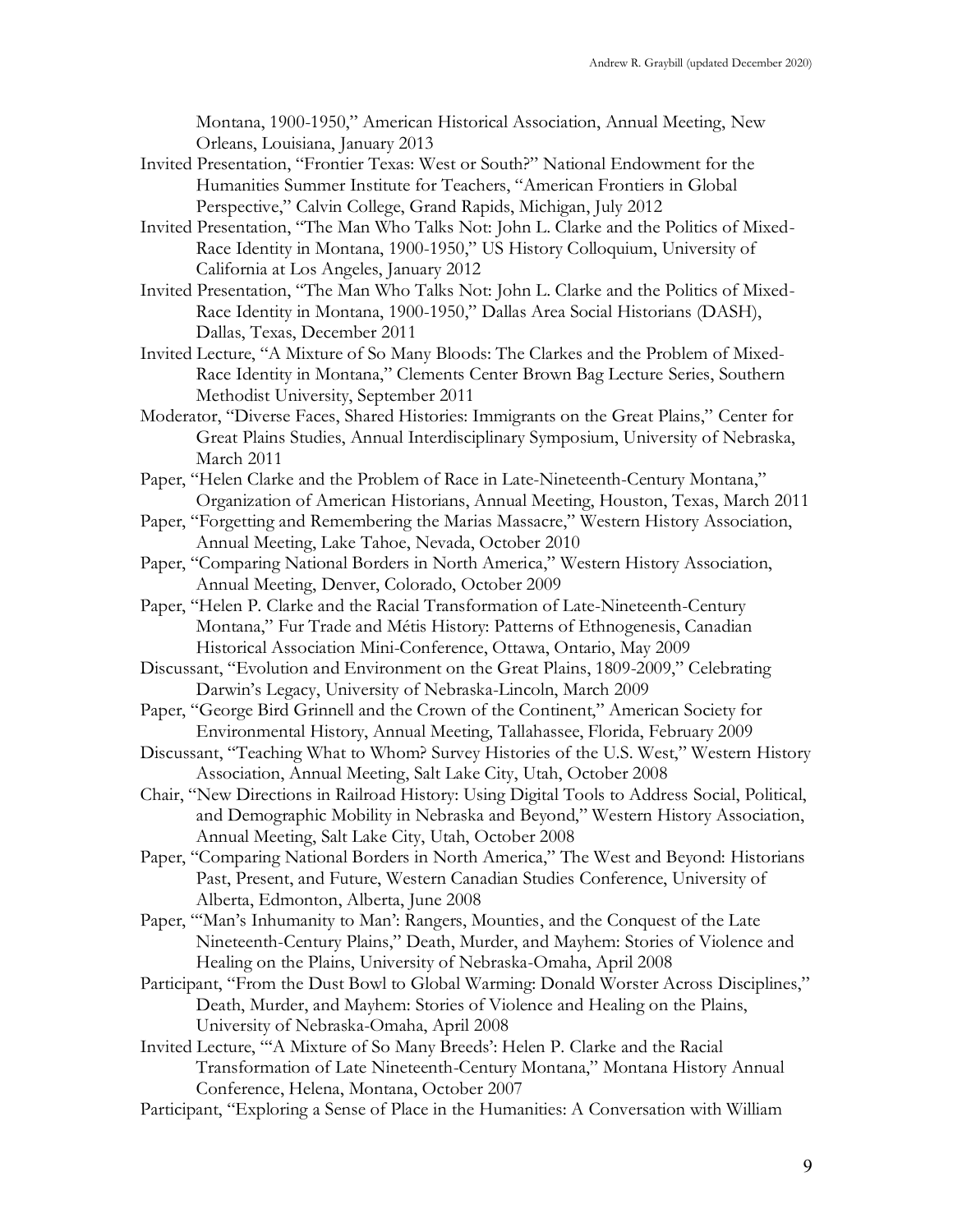Cronon," University of Nebraska, September 2007

- Invited Lecture, "Law Enforcement in the West," NEH Summer Teacher Institute: The West and the Shaping of America, Fort Worth, Texas, June 2007
- Comment, "Empire, Borderlands, and Conquest," Second Annual James A. Rawley Conference in the Humanities, University of Nebraska, April 2007
- Invited Lecture, "Rural Police and Indian Conquest in Texas and the Canadian North-West, 1875-1885," Peace, War, and Global Change Seminar, Hall Center for the Humanities, University of Kansas, November 2006
- Chair and Comment, "Indigenous Peoples, Capitalism, and Cultural Adaptation in the Nineteenth-Century Heartland," Organization of American Historians, Regional Meeting, Lincoln, Nebraska, July 2006
- Paper, "'The Vexed Half-Breed Question': The North-West Mounted Police and Métis Dispossession, 1869-1885," American Historical Association, Annual Meeting, Philadelphia, Pennsylvania, January 2006
- Invited Lecture, "Instruments of Incorporation: Rangers, Mounties, and the North American Frontier, 1875-1910," Center for the Study of the North American West Colloquia Series, Stanford University, December 2005
- Paper, "Rural Police and the Defense of the Cattleman's Empire in Texas and Alberta, 1875- 1900," Association of Canadian Studies in the United States, Biennial Conference, St. Louis, Missouri, November 2005
- Chair, "Recovering Indian Sovereignty and Governance from Colonial Experience, History, and Doctrine," Western History Association, Annual Meeting, Scottsdale, Arizona, October 2005
- Invited Lecture, "Instruments of Incorporation: Rangers, Mounties, and the North American Frontier, 1875-1910," Clements Center Brown Bag Lecture Series, Southern Methodist University, November 2004
- Paper, "'These Greasers Are Very Treacherous': Ranger Images of Mexicans in the Struggle for South Texas, 1860-1900," Western History Association, Annual Meeting, Las Vegas, Nevada, October 2004
- Paper, "'Above All, Give Us Water for Our Stock': Rural Police and the Defense of the Cattleman's Empire in Texas and Canada, 1875-1900," Missouri Valley History Conference, Annual Meeting, Omaha, Nebraska, March 2004
- Paper, "'A Contest Between Savagery and Civilization': Rural Police and the Dispossession of Mixed-Blood Peoples in Texas and Canada, 1875-1900," Plains Humanities Alliance, Conference on Regionalism and the Humanities, University of Nebraska, November 2003
- Invited Lecture, "Taking Possession of the Garden: Rangers, Mounties, and the Subjugation of Indigenous Peoples, 1875-1910," Plains Humanities Alliance, Research and Region Seminar, "Comparing the Canadian and American Plains," University of Nebraska, September 2003
- Paper, "Taking Possession of the Garden: Rangers, Mounties, and the Subjugation of Indigenous Peoples, 1875-1910," Western History Association, Annual Meeting, Colorado Springs, Colorado, October 2002
- Paper, "'The Mailed Hand': Rangers, Mounties and the Policing of the Industrial Frontier, 1875-1910," Canadian Historical Association, Annual Meeting, Toronto, Ontario, May 2002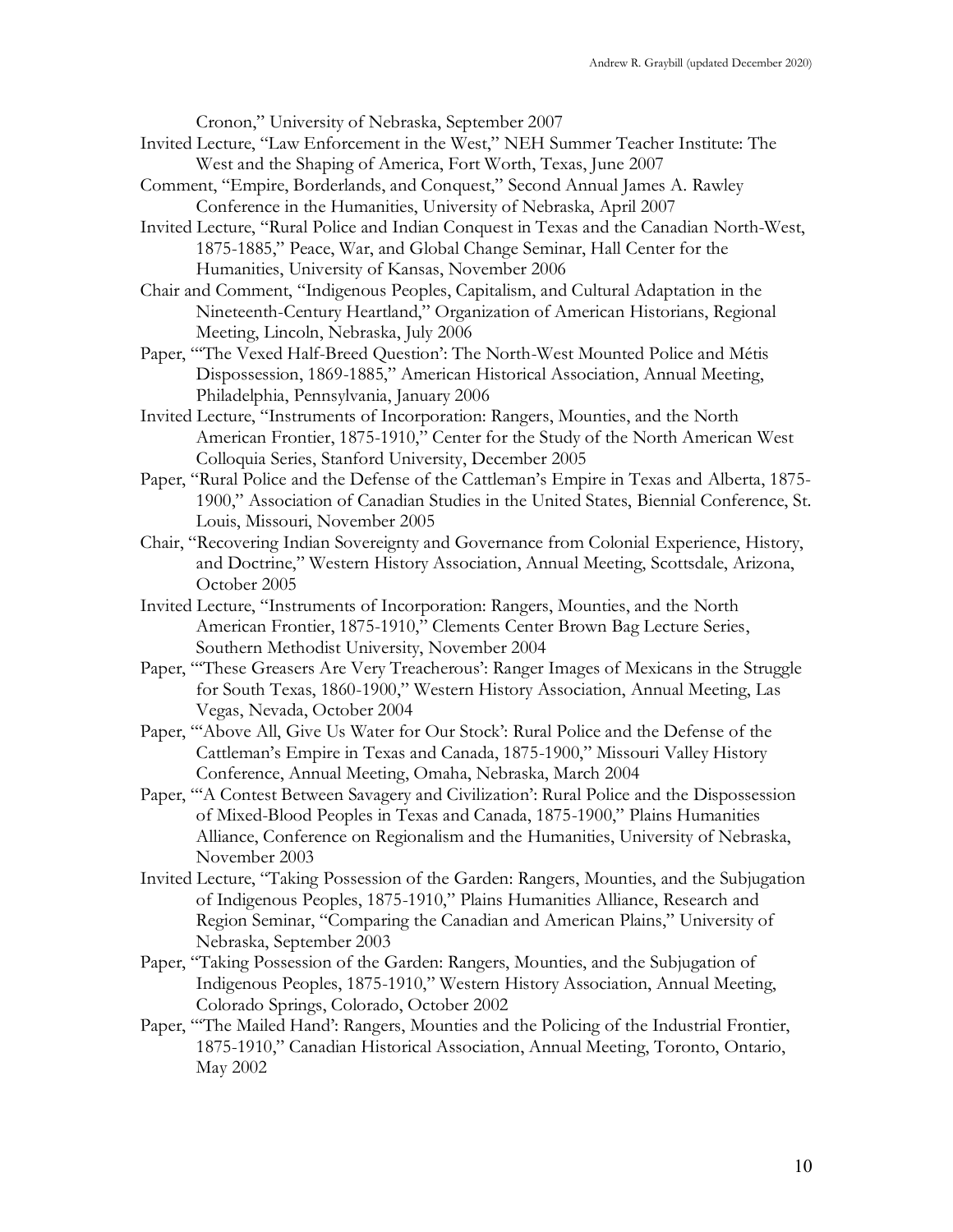# **PUBLIC PRESENTATIONS AND MEDIA APPEARANCES**

- Podcast Interview, "Policing and the Border," hosted by Max Hamon, December 2020 Book Talk, "The Red and the White: A Family Saga of the American West," Dallas Woman's Club, Dallas, Texas, November 2018 Invited Presentation, "The Red and the White: A Family Saga of the American West," SMU-in-Taos Colloquium Series, Taos, New Mexico, June 2018 Book Talk, "The Red and the White: A Family Saga of the American West," Highland Park Presbyterian Church, Dallas, Texas, April 2018 Invited Presentation, "'For the Sake of the Common Happiness': The Taos Revolt and the Legacies of U.S. Conquest," SMU-in-Taos Colloquium Series, Taos, New Mexico, June 2016 Invited Presentation, "The Red and the White: A Family Saga of the American West," Las Campanas, Santa Fe, New Mexico, June 2016 Invited Presentation, "The American West in Myth and History," Tables of Content, Southern Methodist University, Dallas, Texas, April 2016 Invited Presentation, "The Red and the White," SMU World Changers Spotlight Lecture Series, Fort Worth, Texas, February 2016 Invited Presentation, "The Red and the White: A Family Saga of the American West," Montana Historical Society, Helena, Montana, March 2015 Invited Presentation, Remarks at Induction of Helen P. Clarke into the Gallery of Outstanding Montanans, Montana State Capitol, Helena, Montana, March 2015 Book Talk, "The Red and the White: A Family Saga of the American West," Town and Gown Book Club, Dallas, Texas, February 2015 Book Talk, "The Red and the White: A Family Saga of the American West," C.C. Young Center, Dallas, Texas, January 2015 Book Talk, "*Empire of the Summer Moon* and Comanche History," Bluffview Book Club, Dallas, Texas, January 2015 Book Talk, "The Red and the White: A Family Saga of the American West," Horizon Books, Traverse City, Michigan, December 2013 Radio Interview, "One Family's Saga," Think with Krys Boyd, KERA, Dallas, Texas, November 2013 Book Talk, "The Red and the White: A Family Saga of the American West," Tattered Cover Book Store, Denver, Colorado, November 2013 Book Talk, "The Red and the White: A Family Saga of the American West," Moby Dickens Bookshop, Taos, New Mexico, October 2013 Book Talk, "The Red and the White: A Family Saga of the American West," Montana Festival of the Book, Missoula, Montana, October 2013 Radio Interview, "The Red and the White and the Stories That Follow," On Point with Tom Ashbrook, WBUR, Boston, Massachusetts, October 2013 Invited Presentation, "A Mixture of So Many Bloods: A Family Saga of the American West," Godbey Lecture Series, Southern Methodist University, Dallas, Texas, September 2012 Invited Presentation, "Guns Ablazin': Armed Resistance in the Old Southwest," SMU-in-Taos Colloquium Series, Taos, New Mexico, June 2012
- Invited Presentation, "Policing the Great Plains: The Texas Rangers and Canadian Mounties in Myth and History," SMU-in-Taos Reception, Dallas, TX, April 2012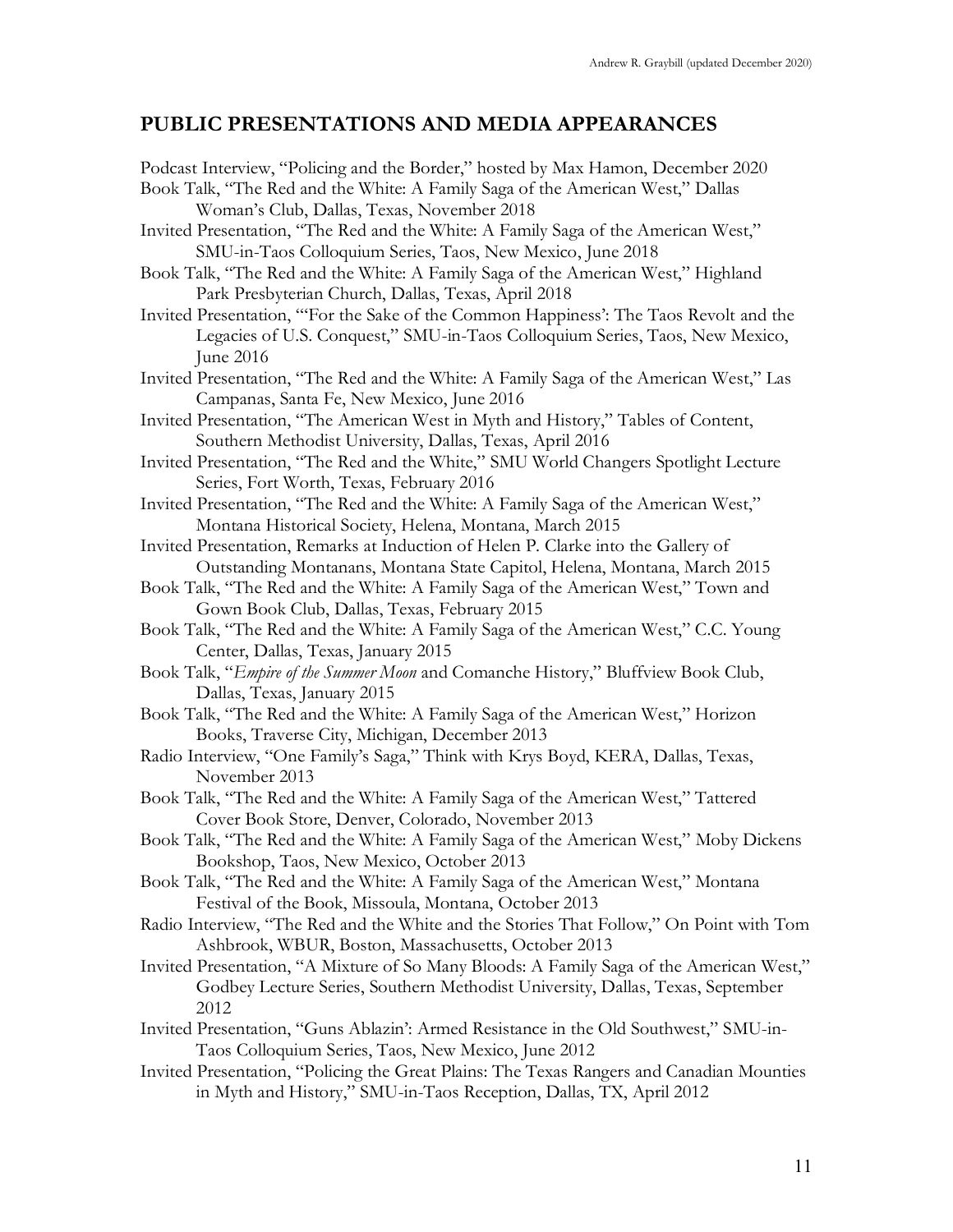- Invited Presentation, "A Mixture of So Many Bloods: A Family Saga of the American West," Dallas Hall Society, Southern Methodist University, Dallas, Texas, April 2012
- Invited Presentation, "The Texas Rangers and Canadian Mounties in Myth and History," Tables of Content, Southern Methodist University, Dallas, Texas, March 2012
- Podcast Interview, "Race and Violence: A Conversation Comparing the Post-Civil War West and South," hosted by William G. Thomas, July 2008
- Invited Lecture, "Americans and Energy," Focus the Nation, University of Nebraska, January 2008
- Invited Lecture, "Policing the Great Plains: Rangers, Mounties, and the North American Frontier, 1875-1910," Phi Beta Kappa, Alpha of Nebraska, Fall 2006 Induction Ceremony, December 2006

# **AWARDS, FELLOWSHIPS, AND HONORS**

Writer-at-Large, *Texas Monthly*, 2020- Texas Institute of Letters, Elected Member, 2020- SMU, University Research Council Travel Grant, 2018 SMU, Dedman College Interdisciplinary Institute, Research Cluster Award, 2017-18 Labriola Center American Indian National Book Award, 2014 Great Plains Distinguished Book Prize, 2014 (finalist) Organization of American Historians, Distinguished Lectureship Program, 2014-23 Vivian A. Paladin Award, presented annually by the Montana Historical Society for the best article published in *Montana: The Magazine of Western History*, 2011 University of Nebraska, Department of History, Clay Thomas Grant, 2011 National Endowment for the Humanities, Faculty Fellowship, 2010-11 Nebraska Humanities Council, Mini-Grant, 2010 University of Nebraska, Convocations Committee Award, 2009 University of Nebraska, Office of Research, Distinguished Scholar Grant, 2009 University of Nebraska, Office of Research, Visiting Scholar Grant, 2008 Certificate of Recognition for Contributions to Students, Parents Association and Teaching Council at the University of Nebraska, 2008, 2011 University of Nebraska, Office of Research, Arts & Humanities Research Enhancement Fund Grant, 2007 University of Nebraska, Office of Research, Maude Hammond Fling Faculty Research Fellowship, 2007 Canadian Embassy, Canadian Studies Conference Grant, 2007 Montana Historical Society, James H. Bradley Research Fellowship, 2006 University of Nebraska, Department of History, Clay Thomas Grant, 2006 Clements Center-DeGolyer Library Research Travel Grant, Clements Center for Southwest Studies, Southern Methodist University, 2006 Vernon Carstensen Award, presented annually by the Agricultural History Society for the best article published in *Agricultural History*, 2006 Bolton-Kinnaird Award, presented annually by the Western History Association for the best article on the history of the borderlands, 2005 Clements Fellowship for the Study of Southwestern America, Clements Center for Southwest Studies, Southern Methodist University, 2004-05 University of Nebraska, Department of History, Rawley Research Grant, 2005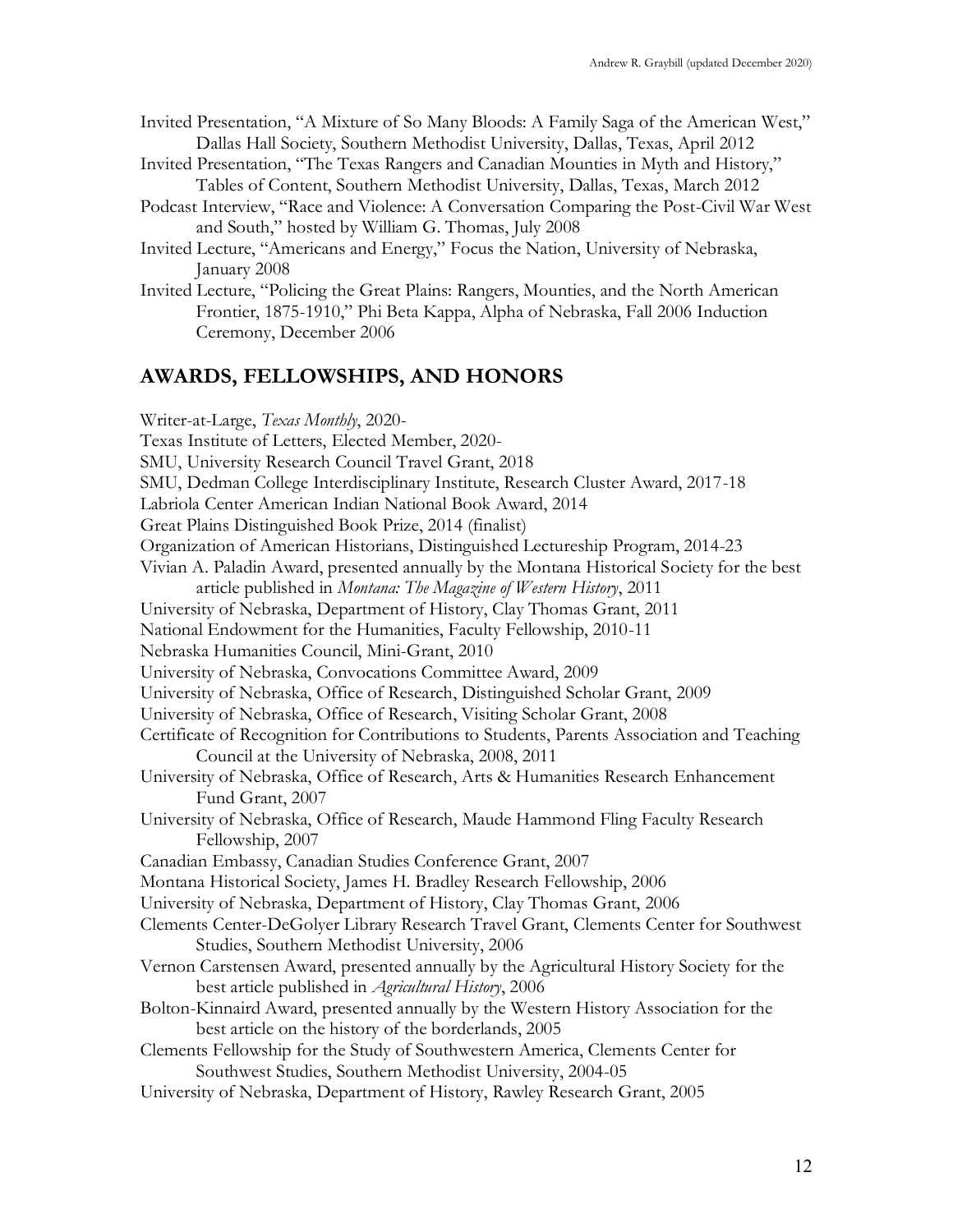Canadian Embassy, Canadian Studies Graduate Student Fellowship, 2002 Princeton University, Council on Regional Studies, Dissertation Research Award, 2000, 2001 Princeton University, Center of International Studies, MacArthur Foundation Grant, 2001 Princeton University, Center of International Studies, Dissertation Research Award, 2000 Princeton University, Department of History, Graduate Fellowship, 1997-2002 Yale University, Phi Beta Kappa, 1994

# **UNIVERSITY COURSES TAUGHT**

The North American Great Plains (U/G) Readings in American History, 1812-77 (G) Cultural History of New Mexico (U) Seminar on the American West (U/G) Research on the Southwest (G) Nineteenth-Century Studies Interdisciplinary Seminar: Violence (G) Introduction to the Professional Study of History (G) Introduction to Historical Methods (U) Readings in the History of the North American West (G) The History of America to 1877 (U) The History of Canada (U) The American West to 1900 (U/G) North American Environmental History (U/G) Bandits in Myth and History (U)

# **GRADUATE STUDENT SUPERVISION**

Thesis Committees: Darren Raspa, UNM (PhD, 2017); Carla Mendiola, SMU (PhD, 2017); \*William Rees, SMU (MA, 2014); Christine Carry, SMU (MA, 2014); Aaron Sánchez, SMU (PhD, 2013); Benjamin Brown, SMU (MA, 2012); \*Bridget Barry, UNL (MA, 2012); Scott Beehler, UNL (MA, 2011); \*Dustin Kipp, UNL (MA, 2011); \*Nathan Sanderson, UNL (PhD, 2011); Brenden Rensink, UNL (PhD, 2010); David Nesheim, UNL (PhD, 2009)

Examination Committees: Jessica Ceeko, SMU (2021); Austin Miller, SMU (2021); Ashton Reynolds, SMU (2021); Kevin Briceland, SMU (2020); Zachary Nash, SMU (2020); Joshua Phillips, SMU (2020); Joshua Tracy, SMU (2017); David Powell, SMU (2015); Diego Casillas, SMU (2012); Lisa Scheulke, UNL (2009); Sean Pummill, UNL (2007); Brenden Rensink, UNL (2007); Nathan Sanderson, UNL (2007); David Nesheim, UNL (2006)

# **SERVICE AND PARTICIPATION IN THE UNIVERSITY**

SMU Office of Student Affairs: Faculty-in-Residence, Ware Residential Commons, 2019-; Co-Chair, Faculty-in-Residence Search Committee, 2019-20

SMU Office of the President: Member, Provost Search Committee, 2015; Member, Hilltop Taskforce, 2016-; Member, Taskforce for Healthy Opening, 2020.

SMU Office of the Dean, Dedman College: Member, Dean's Research Council, 2015-16

SMU Town & Gown Club: Member, 2015; Member, Executive Committee, 2020-21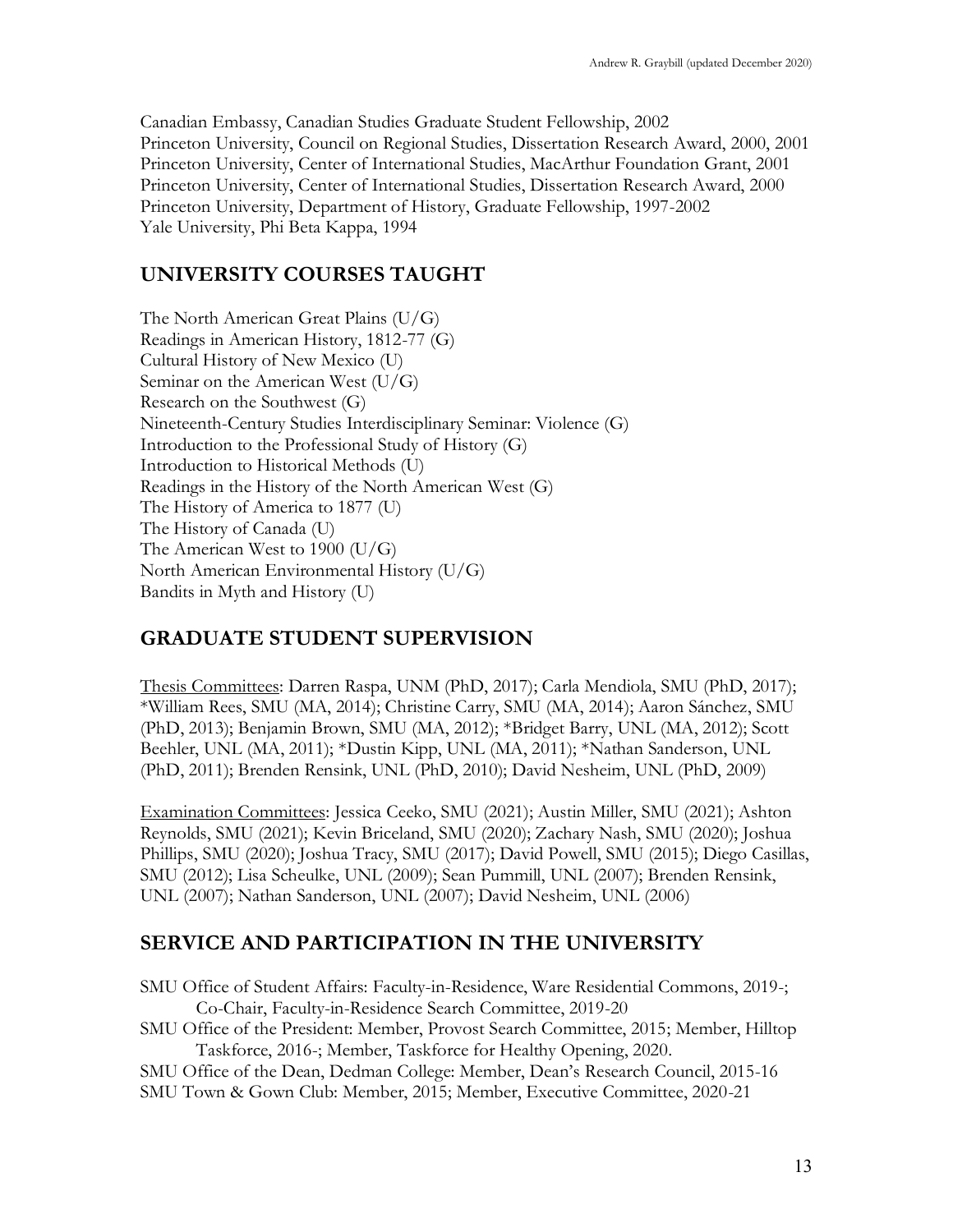SMU University Curriculum Committee: Subcommittee on Historical Contexts, 2014

- SMU John G. Tower Center: Research Associate, 2013-
- SMU SMU-in-Taos: Taos Cultural Institute, 2012, 2014; Advisory Board, 2013-
- SMU Faculty Senate: At-Large Member, 2012-15; Member, Athletic Policies Committee, 2012-15; Chair, Student Policies Committee, 2019-20
- SMU Office of the Provost: Member, Hunt Leadership Scholars Selection Committee, 2012, 2013, 2020; Member, Task Force for Institute for the Study of Dallas as an Urban Center, 2013; Invited Participant, Emerging Leaders Seminar, 2014; Member, Task Force on Scholarly Research and Creative Impact (Executive Committee), 2016-17
- SMU Department of History: Department Chair (2014-19); Chair, Chinese History Search Committee (2018); Chair, Medieval History Search Committee (2016); Chair, Modern British History Search Committee (2015); Chair, U.S. Civil War History Search Committee (2014); Member, Robert H. and Nancy Dedman Chair Search Committee (2011); Member, Graduate Committee (2011-14)
- UNL Phi Beta Kappa, Alpha of Nebraska Chapter: Member (2006-11); Vice President (2007-08); President (2008-10)
- UNL Office of Research: Internal Grant Proposal review (2010, 2011)
- UNL Libraries: Member, Planning Committee, Lewis and Clark and the Indian Country, Traveling Exhibit (2007-08); Member, Committee on Digitizing the *Encyclopedia of the Great Plains* (2007-11); Member, Friends of the University of Nebraska Library Board (2006-09)
- UNL Center for Great Plains Studies: Fellow (2005-); Member, Humanities Committee, Great Plains Distinguished Book Prize (2006, 2007); Member, Library Committee (2006-08); Member, Program and Planning Committee (2008-10); Member, Board of Governors (2008-11); Member, Plains Humanities Alliance Advisory Board (2010- 11); Member, Program Committee, 2011 Symposium (2010-11)
- UNL Department of History: Member, History Chair Search Committee (2009); Member, Graduate Committee (2005-10); Member, Advisory Committee (2006, 2007); Member, Peer Assessment Team (2008-09; 2009-10); Chair, Outreach Committee (2010-11)

# **SERVICE AND PARTICIPATION IN THE PROFESSION**

### Editorship

The David J. Weber Series in the New Borderlands History, University of North Carolina Press, (founded and edited with Benjamin H. Johnson), 2012-

- Elliott Young, *Alien Nation: Chinese Migration in the Americas from the Coolie Era Through World War II* (November 3, 2014)
- Michel Hogue, *Metis and the Medicine Line: Creating a Border, Dividing a People* (April 6, 2015)
- Andrew Torget, *Seeds of Empire: Cotton, Slavery, and the Transformation of the Texas Borderlands, 1800-1850* (September 14, 2015)
- Holly Karibo, *Sin City North: Illicit Economies in the Detroit-Windsor Borderland* (October 26, 2015)
- John Weber, *From South Texas to the Nation: The Exploitation of Mexican Labor in the Twentieth Century* (October 26, 2015)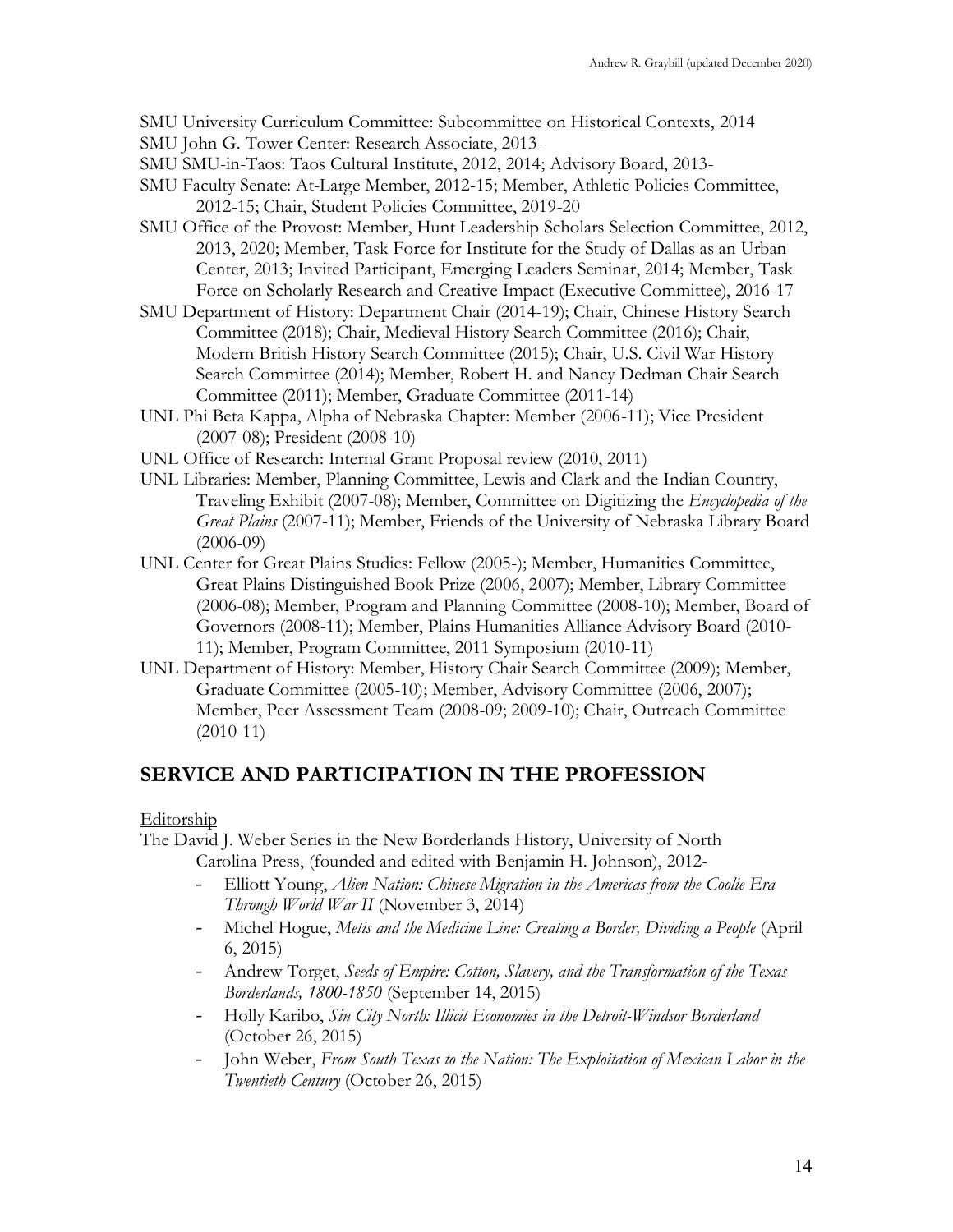- Julie Weise, *Corazón de Dixie: Mexico and Mexicans in the U.S. South Since 1910* (November 2, 2015)
- Mireya Loza, *Defiant Braceros: How Migrant Workers Fought for Racial, Sexual, and Political Freedom* (September 6, 2016)
- Julian Lim, *Porous Borders: Multiracial Migrations and the Law in the U.S.-Mexico Borderlands* (November 13, 2017)
- Gina M. Martino, *Women at War in the Early American Borderlands of the Northeast* (April 30, 2018)
- Miroslava Chavez-Garcia, *Migrant Longing: Letter-Writing Across the U.S.-Mexico Borderlands* (May 14, 2018)
- Jessica Kim, *Imperial Metropolis: Los Angeles, Mexico, and the Borderlands of American Empire, 1865-1941* (September 16, 2019)
- Maurice Crandall, *These People Have Always Been a Republic: Indigenous Electorates in the U.S-Mexico Borderlands, 1598-1912* (November 14, 2019)
- Jeffrey Erbig, *Where Caciques and Mapmakers Met: Border-Making in Eighteenth-Century South America* (April 13, 2020)
- Ryan Hall, *Beneath the Backbone of the World: Blackfoot People and the North American Borderlands, 1720-1877* (April 20, 2020)
- Kevin Waite, *West of Slavery: The Southern Dream of a Transcontinental Empire* (April 19, 2021)
- Andrew Torget and Gerardo Gurza, eds., "Along These Ragged Edges: Histories of Violence at the U.S.-Mexico Border" (forthcoming, 2022)
- Andrew Isenberg, "The Experimental Empire: Indians, Squatters, and Slaves in the North American Borderlands" (forthcoming, 2022)
- Andrea Geiger, "Converging Empires: Britain, the United States, and Japan in the North Pacific Borderlands" (forthcoming, 2022)
- Erika Pani, "Torn Asunder: The North American Republics at Mid-Century, 1848-67" (forthcoming, 2022)
- Katherine Massoth, "Keeping House: The Borders of Gender Roles, Cultural Practice, and Domesticity in Territorial New Mexico and Arizona" (forthcoming, 2022)

### Editorial Boards

*Handbook of Texas Online*, 2020- *Reviews in American History*, 2019- *Western Historical Quarterly*, 2018- *Montana: The Magazine of Western History*, 2010-

### Conference Planning

- Conference Co-organizer, "New History at Old Red: A Conference on Texas, United States, and World History" (theme: education), Old Red Museum, Dallas, Texas, October 2019
- Conference Co-organizer, "New History at Old Red: A Conference on Texas, United States, and World History" (theme: community), Old Red Museum, Dallas, Texas, October 2018

Member, Program Committee, Organization of American Historians, Annual Meeting,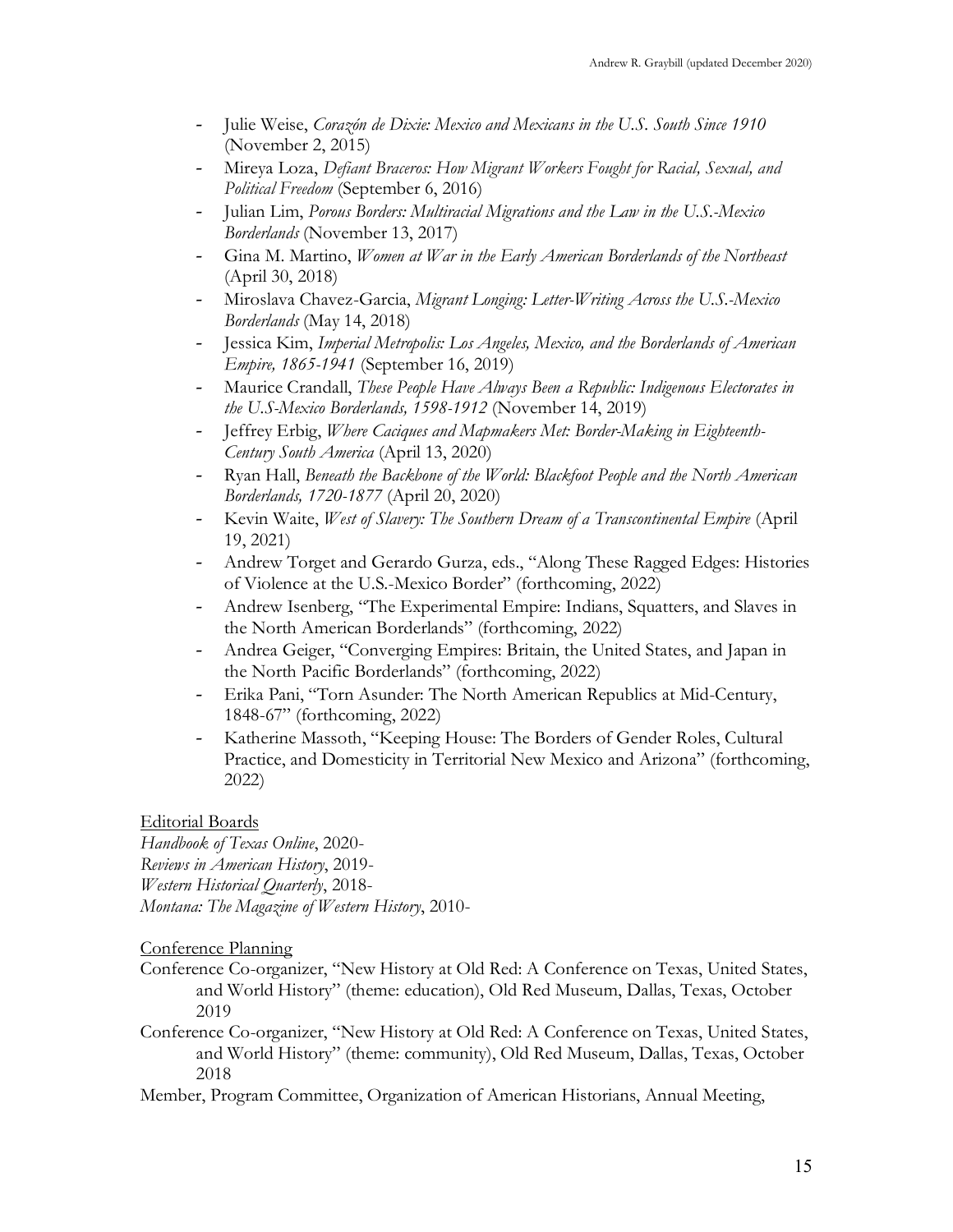Sacramento, California (2017)

- Co-Chair, Program Committee, Western History Association, Annual Meeting, San Diego, California (2017)
- Conference Co-organizer, "New History at Old Red: A Conference on Texas, United States, and World History" (theme: democracy), Old Red Museum, Dallas, Texas, October 2016
- Conference Co-organizer, "New History at Old Red: A Conference on Texas, United States, and World History" (theme: conflict), Old Red Museum, Dallas, Texas, September 2016
- Member, Program Committee, Nineteenth-Century Studies Association Conference, Lincoln, Nebraska (2015)
- Conference Co-organizer, "New History at Old Red: A Conference on Texas, United States, and World History" (theme: immigration), Old Red Museum, Dallas, Texas, September 2015
- Member, Program Committee, Western History Association, Annual Meeting, St. Paul, Minnesota (2015)
- Member, Program Committee, Texas State Historical Association, Annual Meeting, Corpus Christi, Texas (2014)
- Symposium Co-organizer, "Unifying America: The Civil War and the American West in One Frame," Taos, New Mexico (2013), and Los Angeles, California (2014)
- Symposium Co-organizer, "Bridging National Borders in North America," Burnaby, British Columbia (2006), and Dallas, Texas (2007)
- Member, Program Committee, Western History Association, Annual Meeting, St. Louis, Missouri (2005)

Program and Proposal Reviews

National Endowment for the Humanities, Faculty Fellowships Program (2015, 2020)

- National Endowment for the Humanities, Public Humanities Program (2017)
- West Texas A&M University, Center for the Study of the American West, Application for a National Endowment for the Humanities Program Grant (2017)
- St. Mary's University, Application for Humanities Texas Mini-Grant (2016)
- University of Nebraska, Consortium for Advancing Great Plains Research in the Humanities (2015)
- William M. Scholl Center for American History and Culture, Newberry Library, Chicago, Illinois (2014)
- National Endowment for the Humanities, Fellowships at Independent Research Institutions (2013)

Canadian Embassy, Canadian Studies Grant Program (2010)

Montana Historical Society, James H. Bradley Fellowship Program (2008)

Tenure and Promotion Review

University of Texas-Arlington (2020)

University of Rochester (2019)

Yale University (2017)

University of British Columbia (2017)

University of California-Davis (2015)

York University (2015)

University of California-Santa Barbara (2014)